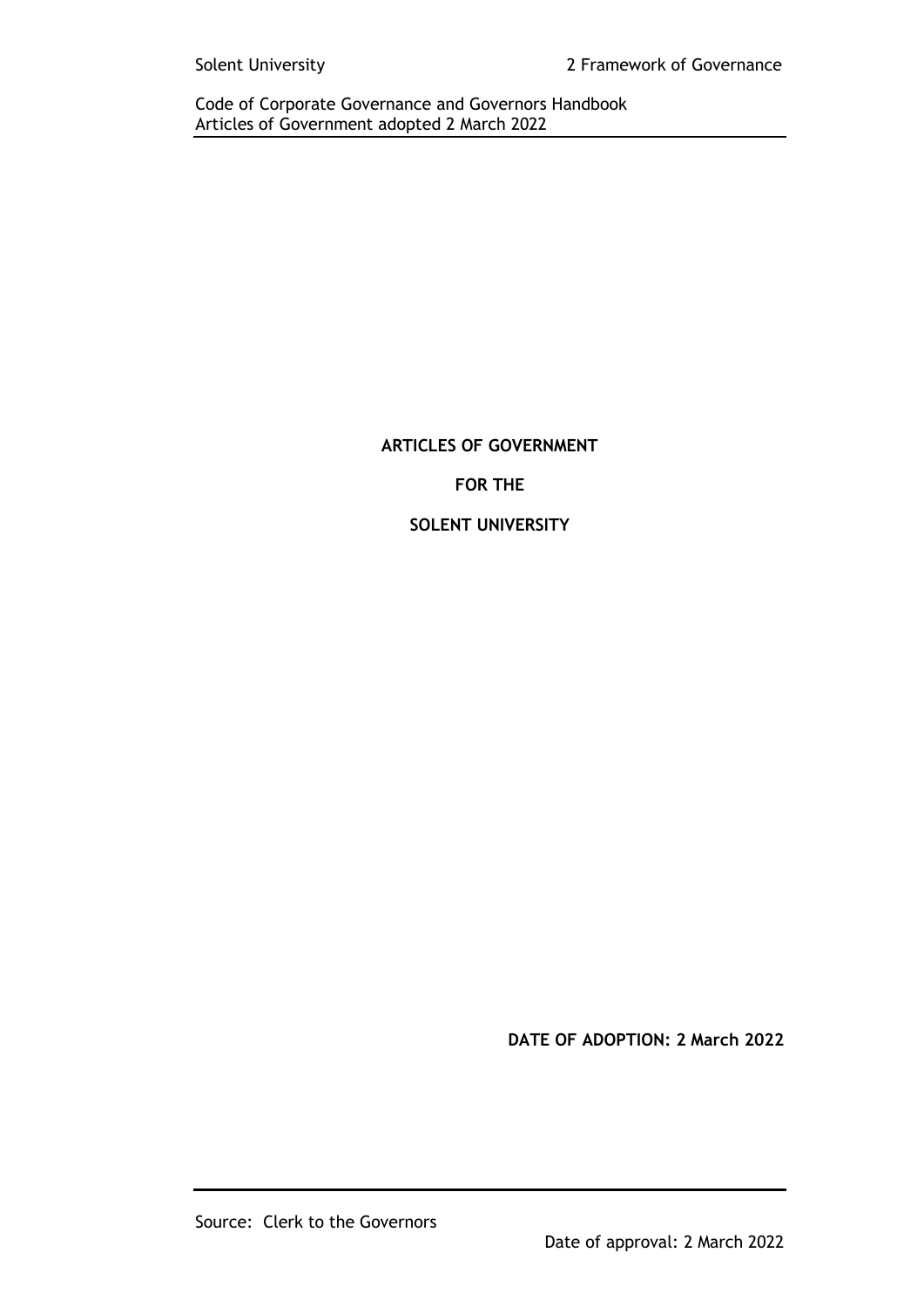## **ARTICLES OF GOVERNMENT**

# **FOR THE**

## **SOLENT UNIVERSITY**

## **INDEX**

- **1. Interpretation**
- **2. Conduct of the University**
- **3. Responsibilities of the Board of Governors, Vice-Chancellor and the Academic Board**
- **4. Academic Board**
- **5. Delegations of Functions of Committees**
- **6. Appointment of Clerk to Board of Governors**
- **7. Procedures for meetings**
- **8. Appointments and promotion of staff**
- **9. Conduct of staff**
- **10. Suspension and dismissal of staff**
- **11. Grievance Procedures**
- **12. Students**
- **13. Financial matters**
- **14. Rules and bye-laws**
- **15. Copies of Articles, rules and bye-laws**
- **16. Amendment of Articles**
- **17. Dates of Articles**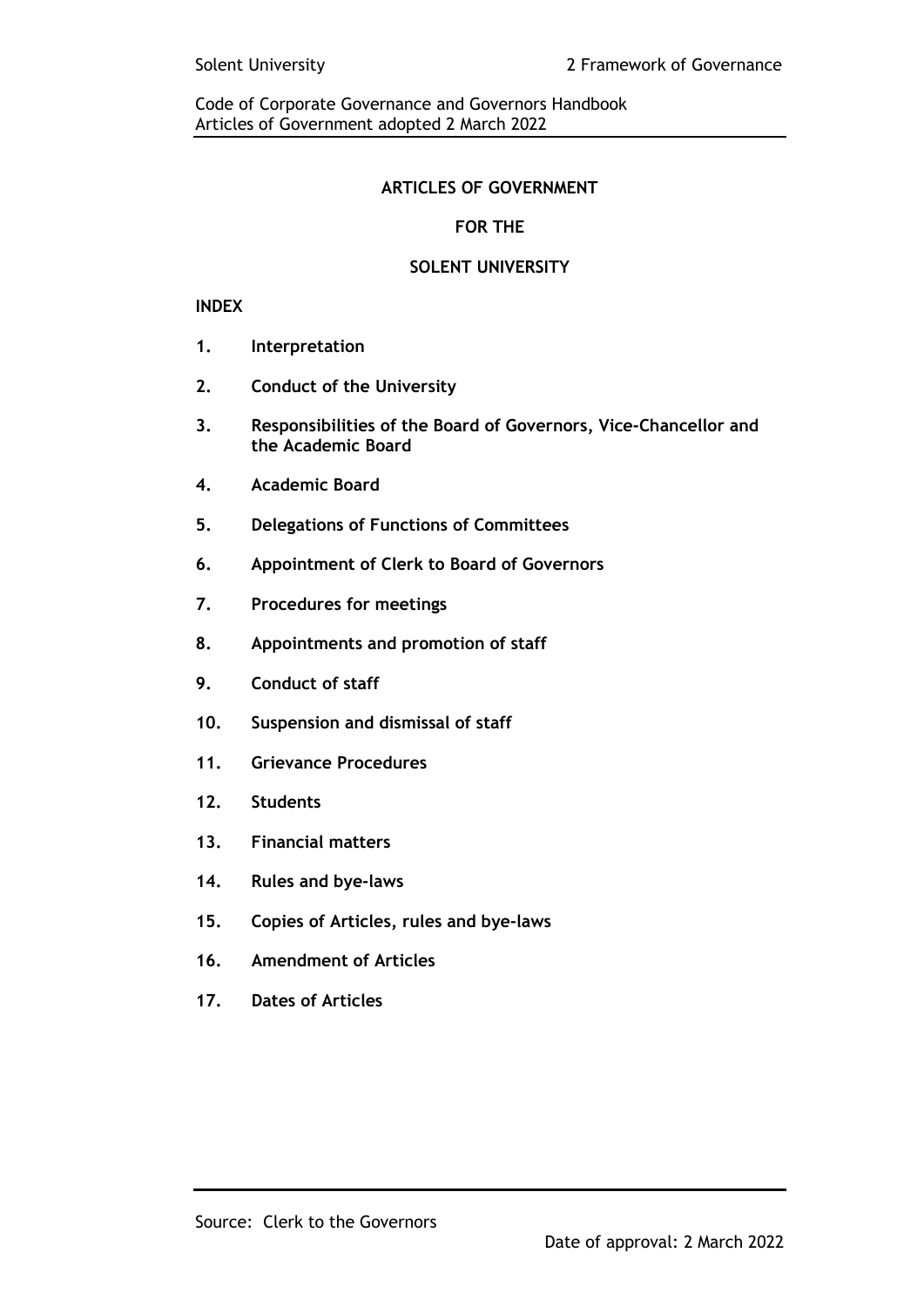In exercise of the powers conferred upon it by section 125 of the Education Reform Act 1988, Solent University higher education corporation makes the following Articles of Government in accordance with which the Solent University shall be conducted:

- 1. INTERPRETATION
- (i) In these Articles, words and expressions shall have the meanings ascribed to them in paragraph 1 of the Instrument of Government made by the Privy Council on the 5<sup>th</sup> March 1993 as amended by the Privy Council on 28 September 1995 and:
- (ii) "holders of senior posts" means the Vice-Chancellor, Clerk to the Governors and the holders of such other senior posts as the Board of Governors determine under Article 3(i)(d) and "holder of a senior post" shall be construed accordingly;
- (iii) "the staff" includes both teaching and support staff at the University;
- (iv) "staff Governors" means a member of the Board of Governors appointed as an Academic Board nominee or a coopted member of the Board of Governors who is a teaching or support staff representative nominated by members of the Board of Governors who are not coopted members;
- (v) "student Governor" means a member of the Board of Governors appointed as a student nominee or a coopted student nominee;
- (vi) "Students' Union" means any association of the generality of students formed to further the educational purposes of the University and the interests of students as students;
- (vii) "independent member" has the meaning defined in paragraph 3 of the Instrument of Government;
- (viii) The Interpretation Act 1978 applies for the interpretation of these Articles as it applied for the interpretation of an Act of Parliament.
- 2. CONDUCT OF THE UNIVERSITY
- (i) The University shall be conducted in accordance with the provisions of the Education Acts 1944 to 1993, any subsequent Education Acts, any relevant regulations, orders or directions made by the Secretary of State for Education and Skills or by the Privy Council, and subject thereto, in accordance with the provisions of the Instrument, these Articles and any rules or bye-laws made under these Articles.
- 3. RESPONSIBILITIES OF THE BOARD OF GOVERNORS, VICE-CHANCELLOR AND ACADEMIC BOARD

#### **The Board of Governors**

- (i) The Board of Governors shall be responsible for:
	- (a) the determination of the educational character and mission of the University and for oversight of its activities;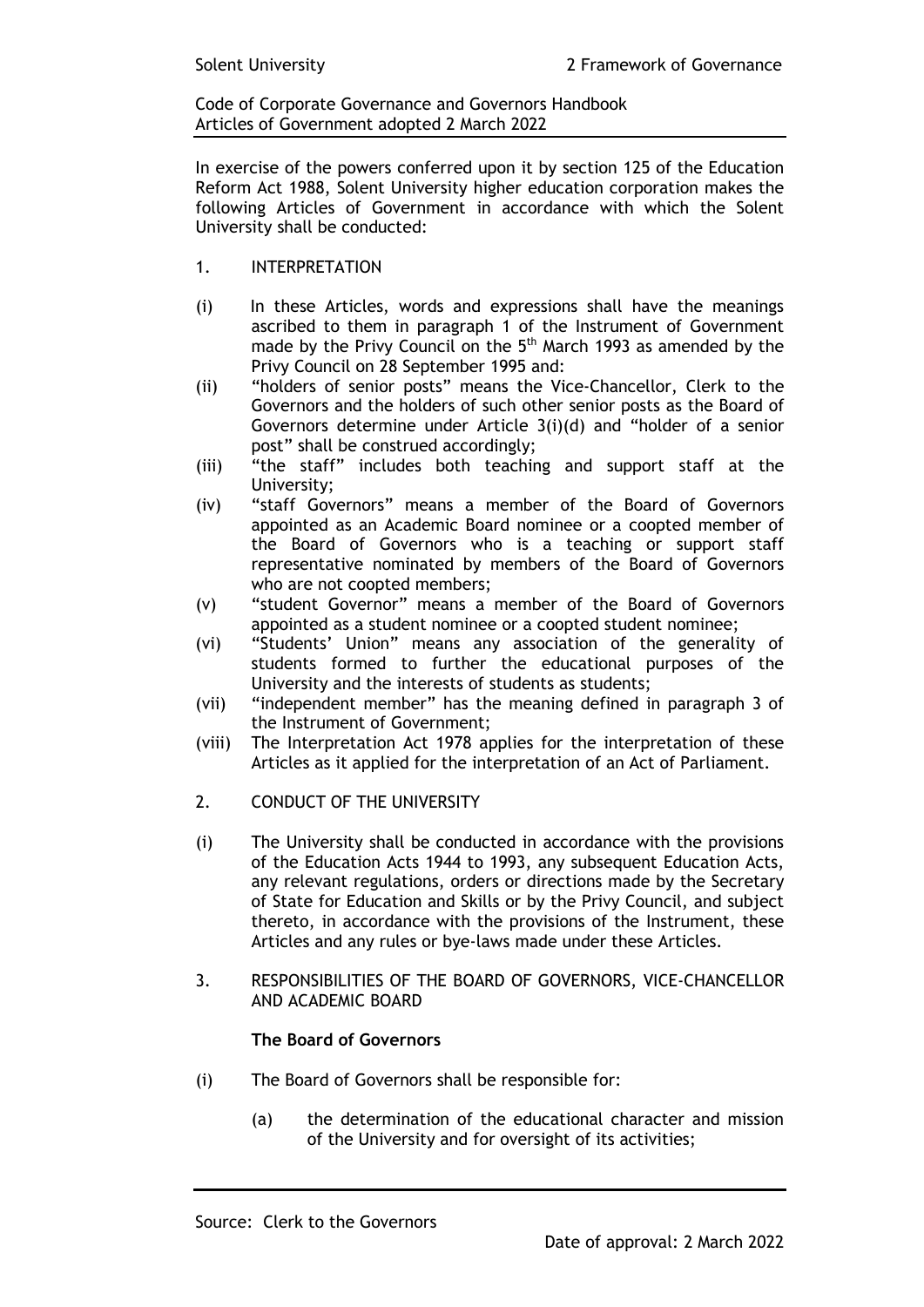- (b) the effective and efficient use of resources, the solvency of the University and the Corporation and for safeguarding their assets;
- (c) approving annual estimates of income and expenditure;
- (d) the appointment, assignment, grading, appraisal, development, suspension, dismissal and determination of pay and conditions of service of the Vice-Chancellor, the Clerk to the Governors and the holders of such other senior posts as the Board of Governors may determine;
- (e) after consultation with the Vice Chancellor, setting a framework for the pay and conditions of service of other staff.

## **The Vice-Chancellor**

- (ii) Subject to the responsibilities of the Board of Governors, the Vice-Chancellor shall be the Chief Executive of the University, and shall be responsible for:
	- (a) making proposals to the Board of Governors about the educational character and mission of the University and for implementing the decisions of the Board of Governors;
	- (b) the organisation, direction and management of the University and leadership of the staff;
	- (c) the appointment, assignment, grading, appraisal, development, suspension, dismissal and determination – within the framework set by the Board of Governors – of the pay and conditions of service of staff other than the holders of senior posts for which the pay and conditions are determined by the Board of Governors;
	- (d) The determination, after consultation with the Academic Board, of the University's academic activities, and for the determination of other activities;
	- (e) Preparing annual estimates of income and expenditure for consideration by the Board of Governors, and for the management of budget and resources, within the estimates approved by the Board of Governors; and
	- (f) The maintenance of student discipline and, within the rules and procedures provided for within these Articles, for the suspension or expulsion of students on disciplinary grounds and for implementing decisions to expel students for academic reasons.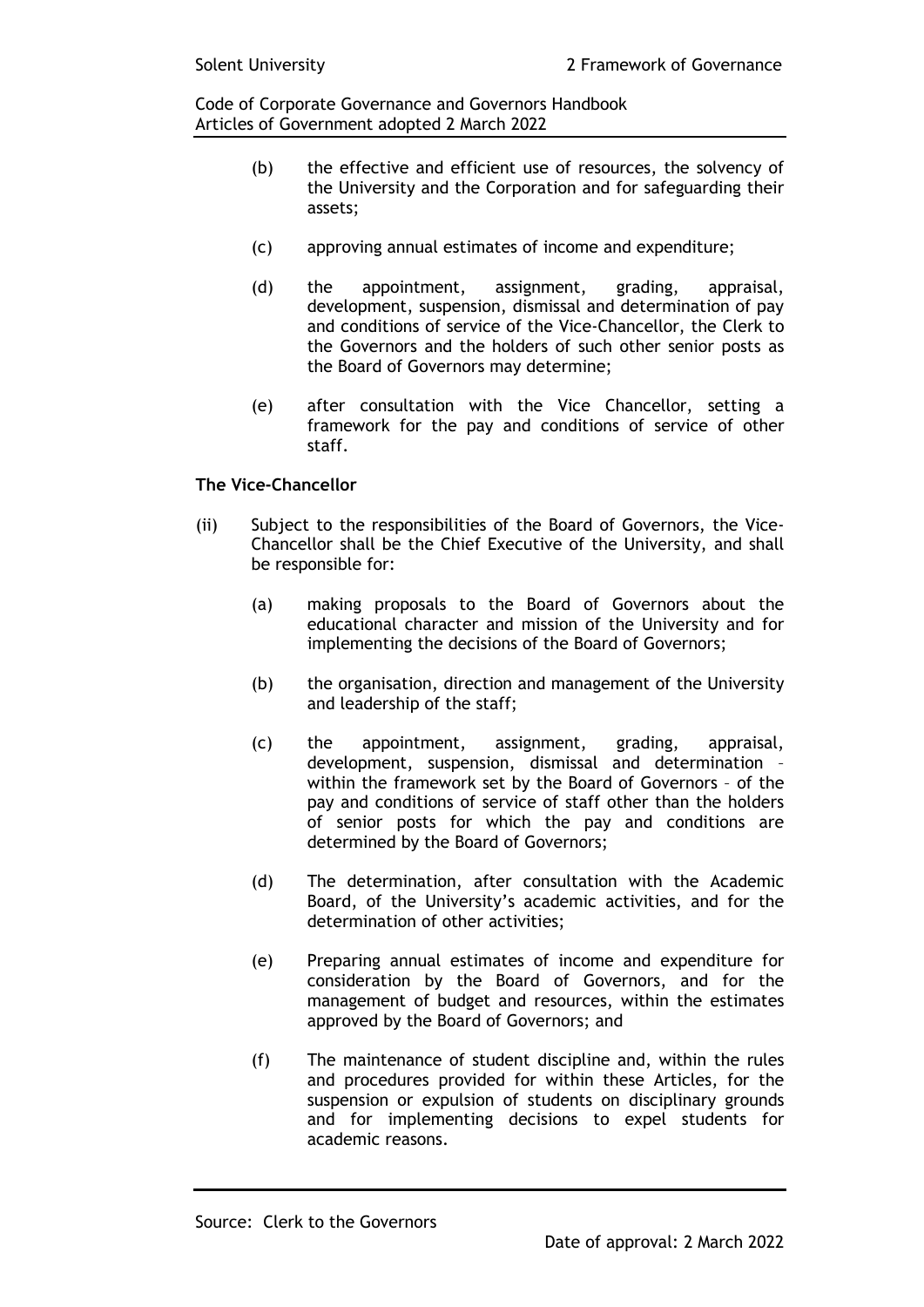#### **The Academic Board**

- (iii) Subject to the provisions of these Articles, to the overall responsibility of the Board of Governors, and to the responsibilities of the Vice-Chancellor, the Academic Board (see Article 4) shall be responsible for:
	- (a)
- (i) General issues relating to the research, scholarship, teaching and courses at the University including criteria for the admission of students;
- (ii) The appointment and removal of internal and external examiners;
- (iii) Policies and procedures for assessment and examination of the academic performance of students;
- (iv) The content of the curriculum;
- (v) Academic standards and the validation and review of courses;
- (vi) Procedures for the award of qualifications and honorary academic titles; and
- (vii) The procedures for the expulsion of students for academic reasons.

Such responsibilities shall be subject to the requirements of validating and accrediting bodies;

- (b) Considering the development of the academic activities of the University and the resources needed to support them and for advising the Vice-Chancellor and the Board of Governors thereon;
- (c) Advising on such other matters as the Board of Governors or the Vice-Chancellor may refer to the Academic Board.
- (d) In discharging its remit the Board shall have regard to the University's policies and strategies, including in respect of Equality and Diversity.
- (iv) The Academic Board may establish such committees as it considers necessary to enable it to carry out its responsibilities provided that each establishment is first approved by the Vice-Chancellor and the Board of Governors. The number of members of any such committee and the terms on which they are to hold and vacate office shall be determined by the Academic Board.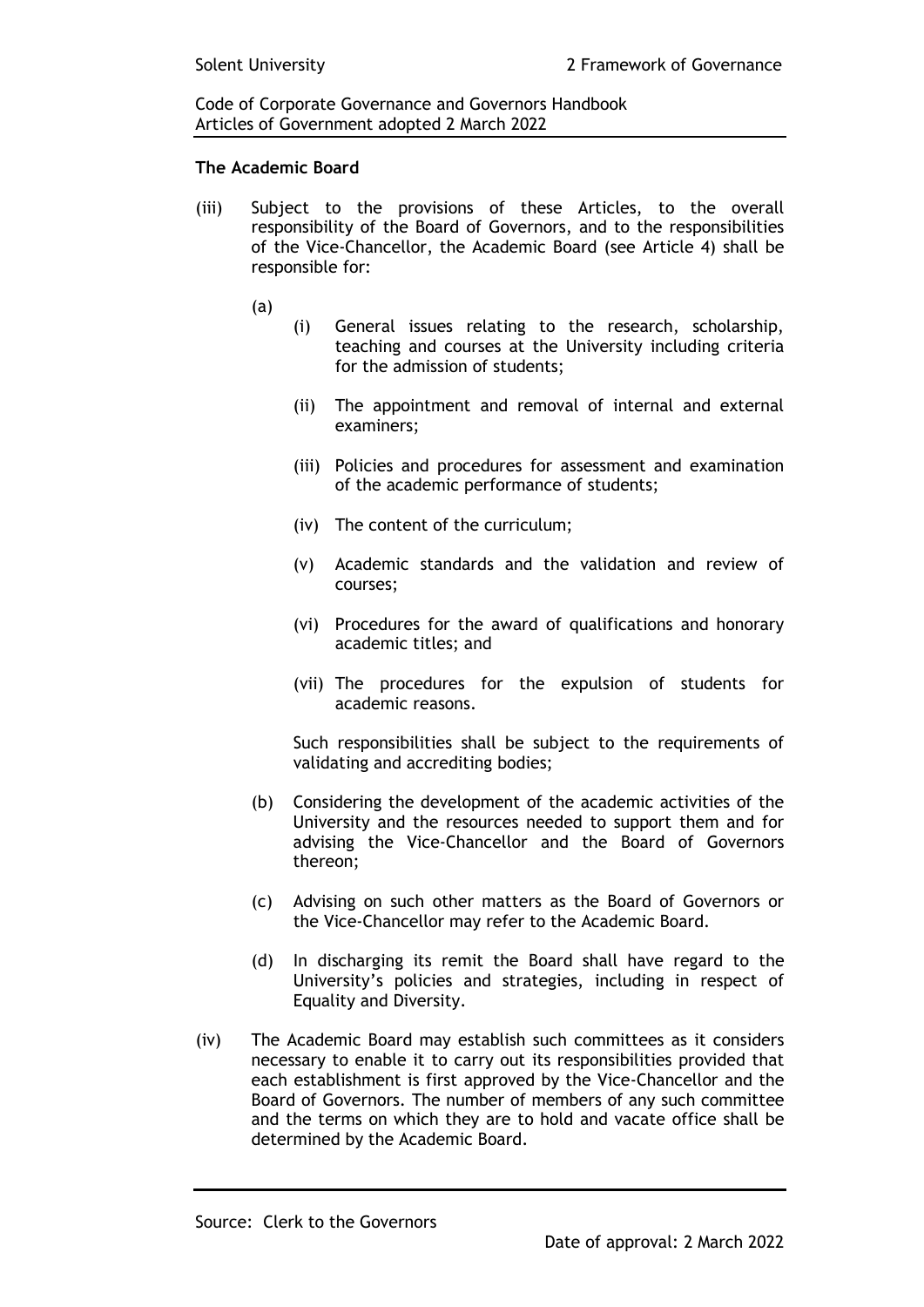- 4. ACADEMIC BOARD
- (i) There shall be an Academic Board of no more than 30 members, comprising the Vice-Chancellor (who shall be *Chair*) and such other members of staff and students as may from time to time be approved by the Board of Governors. The Vice-Chancellor may nominate a Vice Chair from among the members of the Academic Board to take the chair in his or her place. The period of appointment of members and the selection or election arrangements shall be subject to the approval of the Board of Governors.
- (ii) Taken together, the following categories shall comprise at least half the total membership of the Board: Vice-Chancellor, Deputy Vice-Chancellor(s), and senior managers. The remaining members shall include other members of staff and students and may include coopted members.
- (iii) The Academic Board shall submit a report on each of its meetings to the Board of Governors.
- 5. DELEGATION OF FUNCTIONS AND COMMITTEES
- (i) Subject to the following provisions of this Article, the Board of Governors may establish committees for any purpose or function, other than those assigned elsewhere in these Articles to the Vice-Chancellor or to the Academic Board, and may delegate powers to such committees or to the Chairman of the Board of Governors or to the Vice-Chancellor.
- (ii) The Board of Governors shall establish a committee or committees to determine or advise on such matters relating to employment policy or finance as the Board may remit to them. The members of the committee or committees shall be drawn from the Board of Governors other than student Governors.
- (iii) The Board of Governors shall establish an Audit Committee to advise on matters relating to effective control and management of the Corporation's finances and securing value for money from its funding.
- (iv) The Board of Governors, shall not, however, delegate the following:
	- (a) the determination of the educational character and mission of the University;
	- (b) The approval of the University's Strategic Plan and annual corporate plan;
	- (c) the approval of the annual estimates of income and expenditure;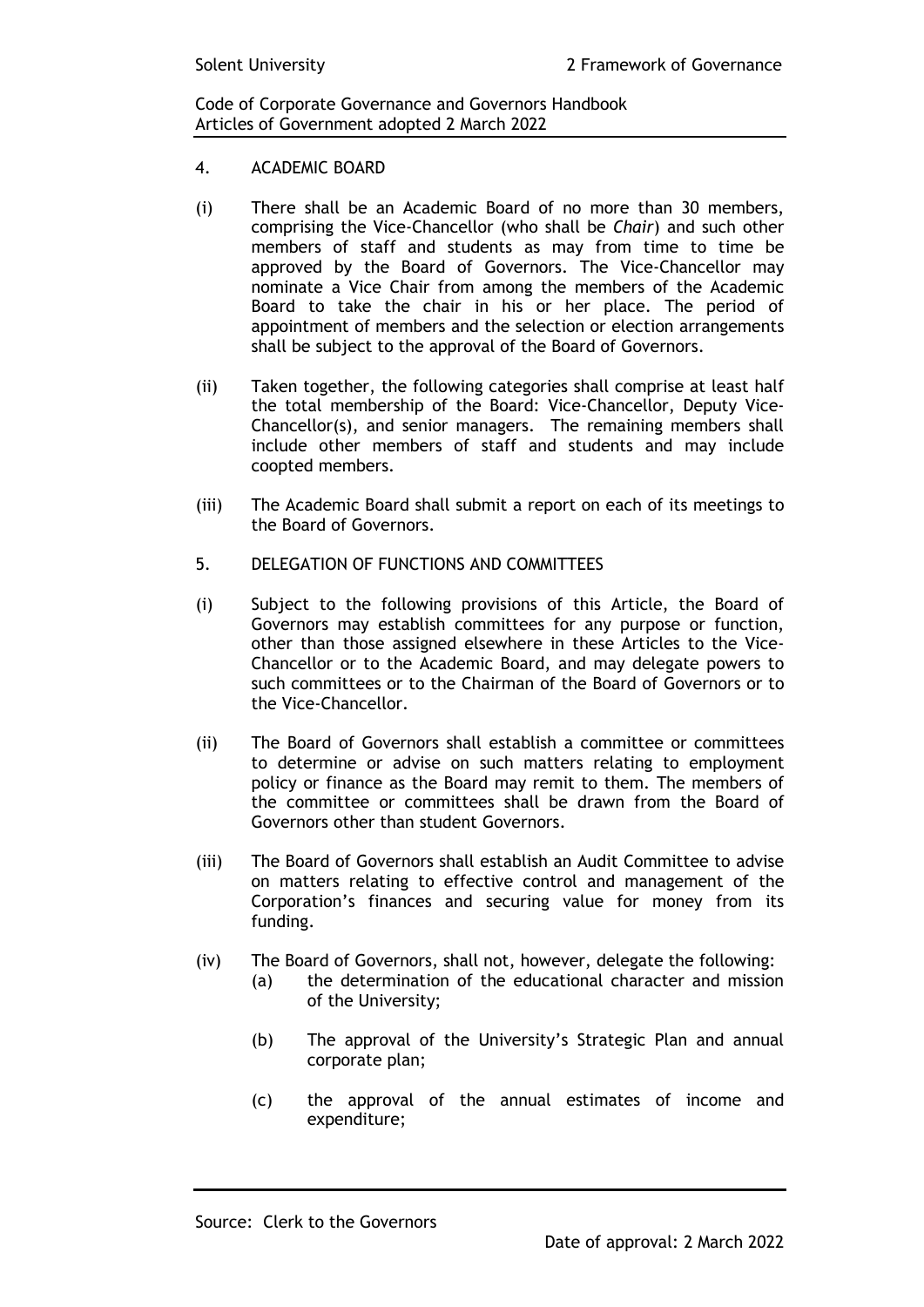- (d) ensuring the solvency of the University and the Corporation and the safeguarding of their assets;
- (e) the appointment or dismissal of the Vice-Chancellor;
- (f) the varying or revoking of these Articles.
- 6. APPOINTMENT OF CLERK TO THE BOARD OF GOVERNORS

The Board of Governors shall appoint a Clerk to act as secretary to the Board.

- 7. PROCEDURES FOR MEETINGS
- (i) The quorum for meetings of the Board of Governors shall be half of the membership. A majority of quorum present shall be Independent Governors. If a meeting is otherwise quorate, but less than a majority of the members present are independent members, a majority of the independent members present shall be able to require that a decision is deferred to the next meeting. No decision shall be deferred more than once under this provision.
- (ii) Members of the Board of Governors shall not be bound in their speaking and voting by mandates given to them by other bodies or persons.
- (iii) Biennially and commencing on 1 August the Governors shall elect two of their number to be respectively Chair and Vice Chair of their meetings, provided that only independent members shall be eligible for appointment as Chair or Vice Chair. Both the Chair and the Vice Chair shall be eligible for as long as they are members of the Governing Body.
- (iv) If neither the Chair nor the Vice Chair is present at the meeting, the Governors attending shall choose by a simple majority one of their eligible number as defined in Article 7.3 to preside at that meeting before any other business is transacted.
- (v) Save where Article 7.6 provides otherwise, all members of the Board of Governors appointed subsequent to the first appointment by the Secretary of State shall be appointed at a meeting of the Board of Governors. The procedures for such a meeting shall be in accordance with those specified in these Articles. The decisions taken shall be by a simple majority of votes cast at the meeting, except that in relation to the appointment of a person over the age of seventy as a member of the Board of Governors, the appointment shall be made by a vote representing an absolute majority of the appointing authority in accordance with the Act.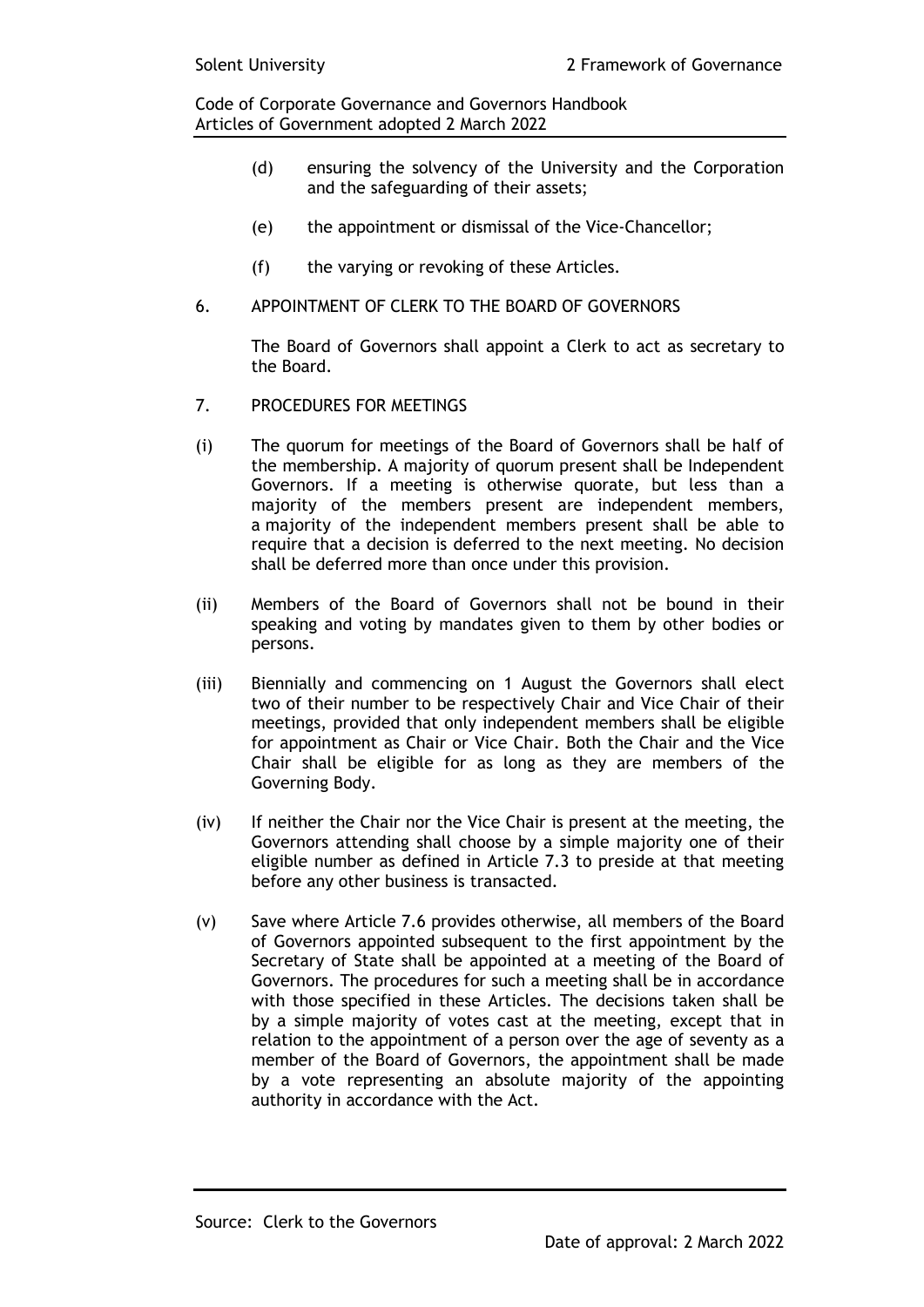- (vi) The Board of Governors will be the appointing authority for appointments subsequent to the initial appointments, except where the independent members are the appointing authority for independent members under the provisions of paragraph 5 of the Instrument.
- (vii) Where the independent members are the appointing authority, under paragraph 5 of the Instrument of Government, they will form a Committee of the Board of Governors for this purpose. The quorum for such a Committee shall be three members and the decision shall be taken by a simple majority of the votes cast at the meeting. In all other respects the procedures for the meeting shall be in accordance with those specified in the Articles, except that where the Committee meets to consider the appointment as an independent member of a person aged over the age of seventy, the appointment shall be made by a vote representing an absolute majority of the independent members of the Committee.
- (viii) All meetings of the Board of Governors and of the Committees of the Governors shall be summoned by the Clerk if appointed. If no Clerk has been appointed, the Vice-Chancellor shall summon meetings.
- (ix) The agenda of meetings and relevant reports and appendices shall be circulated to members at least five working days in advance of the meeting.
- (x) The Board of Governors shall meet on such days and at such intervals as they themselves may determine, provided that they meet not less than three times in each academic year.
- (xi) Special meetings shall be called either by resolution of the Board of Governors at an ordinary meeting; or by authority of the Chair of the Board of Governors or upon the requisition of not less than six Governors in which event a special meeting shall be called within twenty-one days giving fourteen days notice.
- (xii) Every question to be determined at a meeting of the Board of Governors shall be determined by a majority of votes of the Governors present and voting on the question, and where there is an equal division of votes, the Chair shall have a second or casting vote.
- (xiii) Members of the Board of Governors or its Committees shall not be permitted to appoint proxies.
- (xiv) The following shall be available for inspection by students and staff of the University: the agenda of meetings, draft minutes, if they have been approved by the Chair of the meeting, signed minutes, reports and papers considered at meetings. Except that, items deemed to be of a confidential nature by the Board of Governors or other committees or those concerning a named member of staff or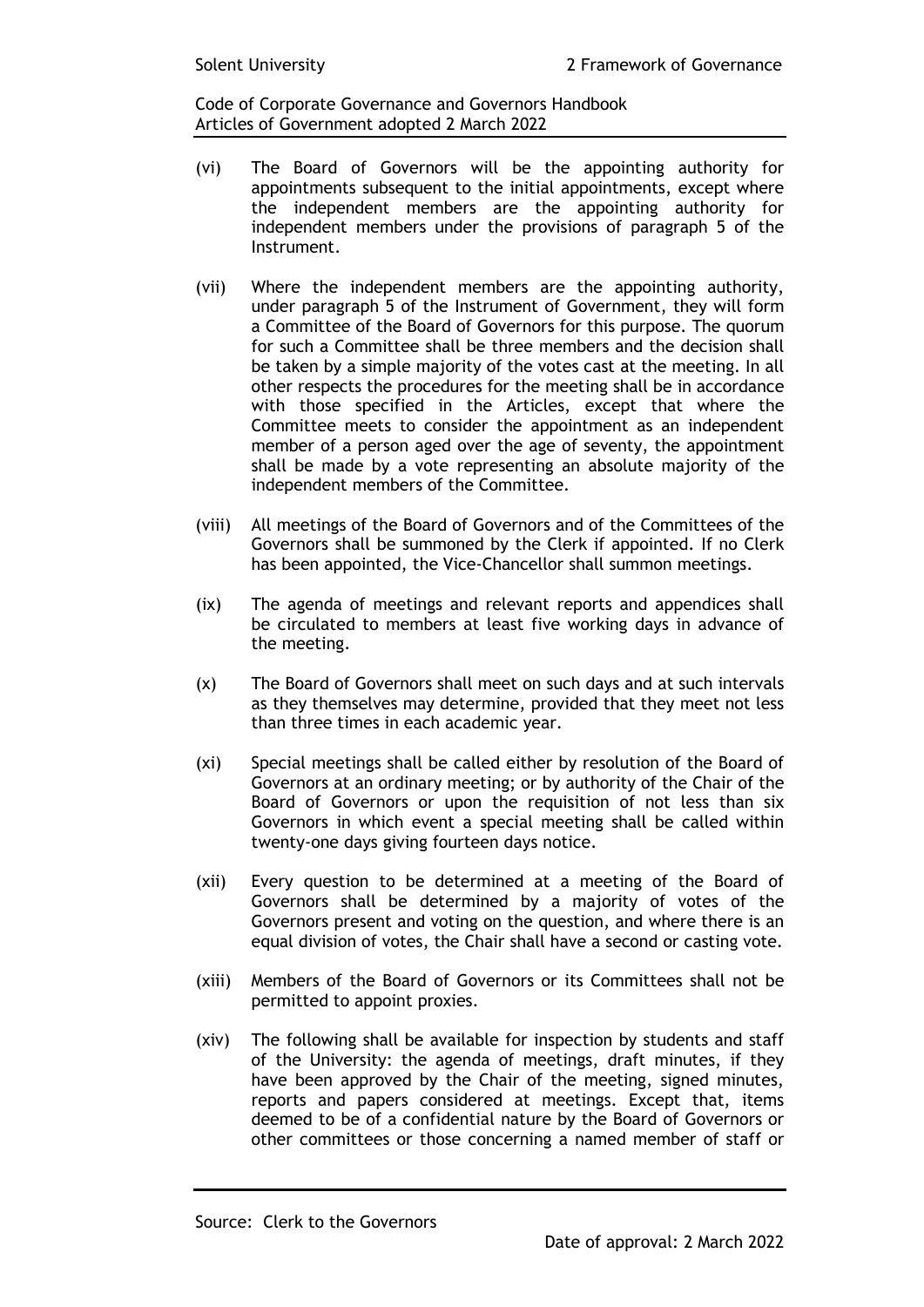> student or prospective member of staff or student shall not be available for inspection.

- (xv) Governors shall declare any commercial, family or financial interest in any matter under discussion and shall take no part in the consideration of the matter. Except that this shall not prevent the Board of Governors considering and voting upon proposals for the Corporation to insure the members of the Board of Governors against liabilities incurred by them arising out of their office or the Corporation obtaining such insurance and paying premiums.
- (xvi) The Board of Governors or a committee may by resolution require staff or student Governors to withdraw from any meeting or part thereof when a named member of staff or a student or a prospective member of staff is being considered.
- (xvii) The Vice-Chancellor shall withdraw from any meetings or part thereof where his or her own position is under consideration.
- 8. APPOINTMENT AND PROMOTION OF STAFF
- (i) Each member of staff shall serve under a contract of employment with the Corporation.
- (ii) Upon the occurrence of a vacancy or expected vacancy for the post of Vice-Chancellor the post shall be advertised nationally.
- 9. CONDUCT OF STAFF

#### **Rules**

**(i)** After consultation with the staff, the Board of Governors shall make rules relating to the conduct of staff.

#### **Academic Freedom**

- **(ii)** In making rules under Article 9(i) the Board of Governors shall have regard to the need to ensure that the academic staff of the University have freedom within the law to question and test received wisdom and to put forward new ideas and controversial or unpopular opinions without placing themselves in jeopardy of losing their jobs or any privileges they may have at the University.
- 10. SUSPENSION AND DISMISSAL OF STAFF

#### **Suspension**

(i) The Chair of the Board of Governors, or in the absence of the Chair the Vice Chair, may suspend from duty with pay, the holder of a senior post for misconduct or any other good and urgent cause. The Chair or Vice Chair, shall report such suspension in writing to the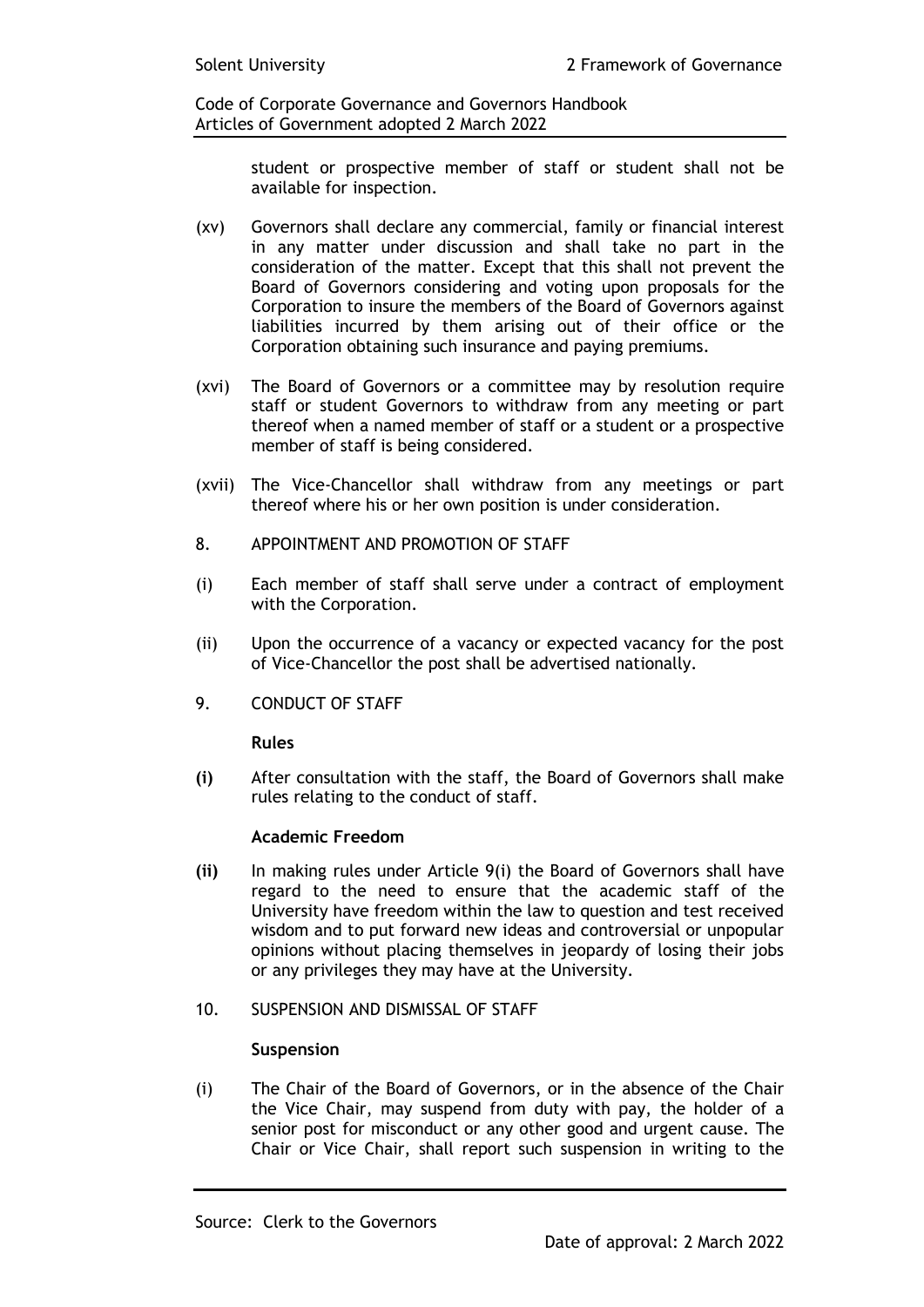> Board of Governors within two working days or as soon thereafter as practicable.

- (ii) The Vice-Chancellor may suspend from duty, with pay any member of the staff of the University, other than the holder of a senior post for misconduct or other good and urgent cause.
- (iii) Anyone who is suspended from duty under Articles 10(i) or 10(ii) shall be entitled to receive from the Vice-Chancellor, or manager to whom the authority to suspend has been delegated, or in the case of holders of senior posts from the Chair or Vice Chair of the Board of Governors, written notification of the suspension, setting out the grounds on which the decision to suspend has been taken.
- (iv) Procedures for the suspension of staff under Articles 10(i) or 10(ii) shall be specified in the rules made by the Board of Governors after consultation with the staff.

#### **Dismissal: Holders of Senior Posts including the Vice-Chancellor and the Clerk to the Governors**

- (v) If the Chair of the Board of Governors, or in the absence of the Chair, the Vice Chair, or a majority of the members of the Board of Governors, consider that it may be appropriate for the Board to dismiss the holder of a senior post, the Chair, Vice Chair or Board of Governors as appropriate shall refer the matter to a Special Committee of the Board, which shall be convened as soon as possible to examine the facts, otherwise investigate the grounds for dismissal and make a report to the Board of Governors.
- (vi) The person whose dismissal is to be considered by the Special Committee shall have the right to make representations to the Committee, including oral representations, for which purpose he or she may be accompanied by a trade union representative or workplace colleague.
- (vii) The Special Committee shall prepare a written report for consideration by the Board of Governors, a copy of which shall be sent to the person to whom it relates. The report shall set out the facts relating to the case, and any considerations which the Committee considers should be taken into account in the Board's consideration of the matter. The report should not contain recommendations as to the decision to be taken by the Board.
- (viii) The Board of Governors shall consider the report of the Special Committee and take such action as it considers appropriate, which may include the dismissal of the person concerned. The person concerned shall have the right to make representations to the Board of Governors including oral representations for which purpose he or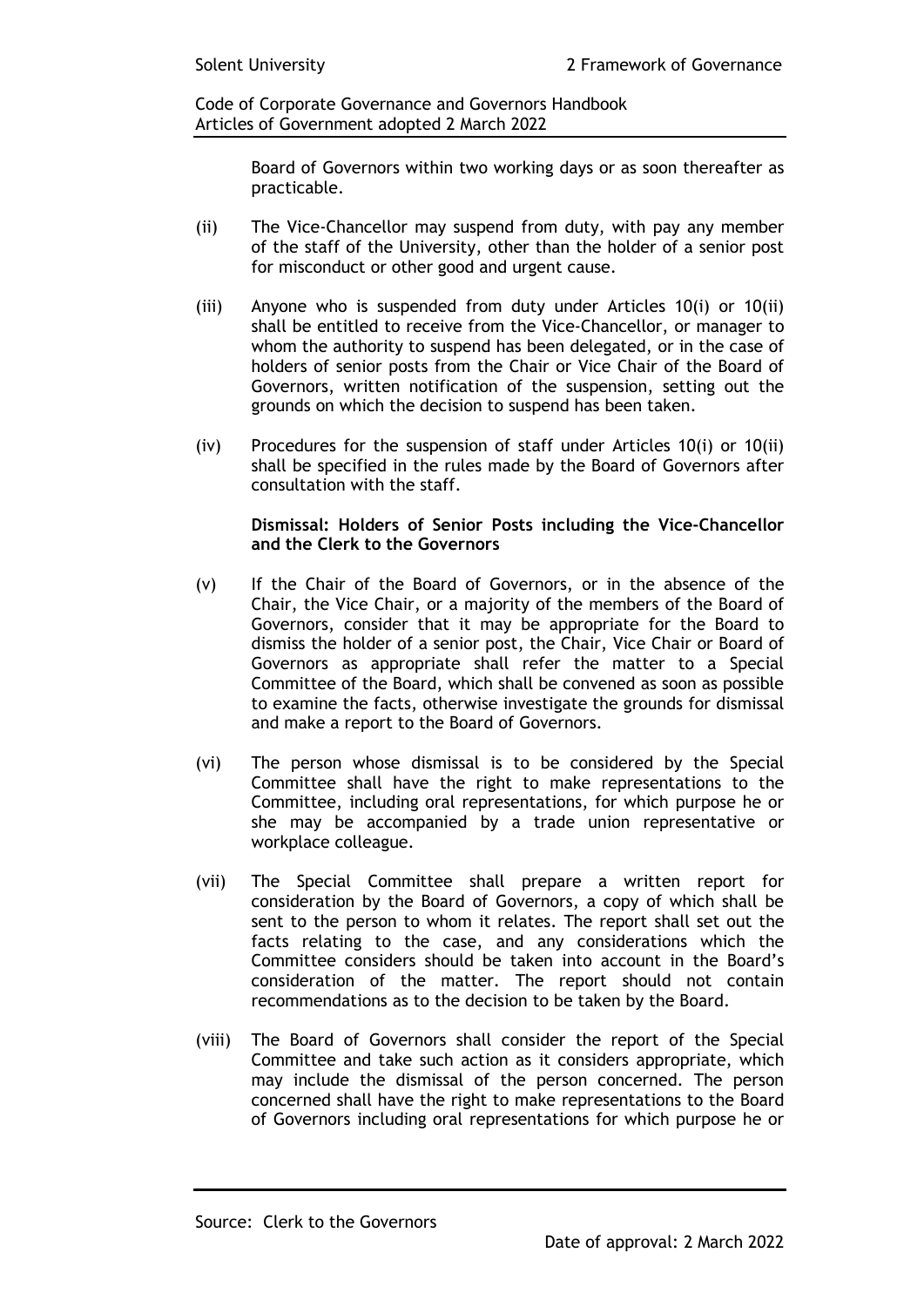> she may be accompanied by a trade union representative or workplace colleague.

- (ix) The Special Committee shall consist of three members of the Board. The Chair of the Board of Governors, the Vice Chair and the Vice-Chancellor shall not be eligible for membership of the Special Committee.
- (x) The Board of Governors shall make rules specifying procedures for the conduct of the Special Committee and other aspects of the procedure set out in Articles 10(v) to 10(ix).

#### **Dismissal : Other members of staff**

- (xi) The Vice-Chancellor, or manager to whom the authority to dismiss has been delegated, may dismiss any member of the staff of the University other than the holder of a senior post. Where the Vice-Chancellor is considering the dismissal of such a member of staff he or she shall notify the member of staff concerned. That staff member shall be given an opportunity to make representations to the Vice-Chancellor, including oral representations, where practicable, for which purpose he or she may be accompanied by a trade union representative or workplace colleague, before any decision to dismiss by the Vice-Chancellor is taken.
- (xii) In the circumstances of an act of gross misconduct, he or she may dismiss summarily the member of staff; the dismissal may take effect without notice to terminate the employment contract being issued.
- (xiii) Where a staff member has been dismissed that staff member may appeal against the dismissal or notice to dismiss, as the case may be, to a panel chaired by the Vice-Chancellor with two members of the Board of Governors, except when dismissal was during the period of probation as specified in that person's Contract of Employment. There shall be no further right of appeal.
- (xiv) Procedures for the dismissal of staff by the Vice-Chancellor and for the consideration of appeals against dismissals shall be specified in rules made by the Board of Governors after consultation with the staff. The rules should include right of representation.
- (xv) The Vice-Chancellor may delegate the powers of suspension and dismissal to another member of staff. In such cases the Vice-Chancellor remains responsible, to the Board of Governors, for ensuring that the relevant rules are observed.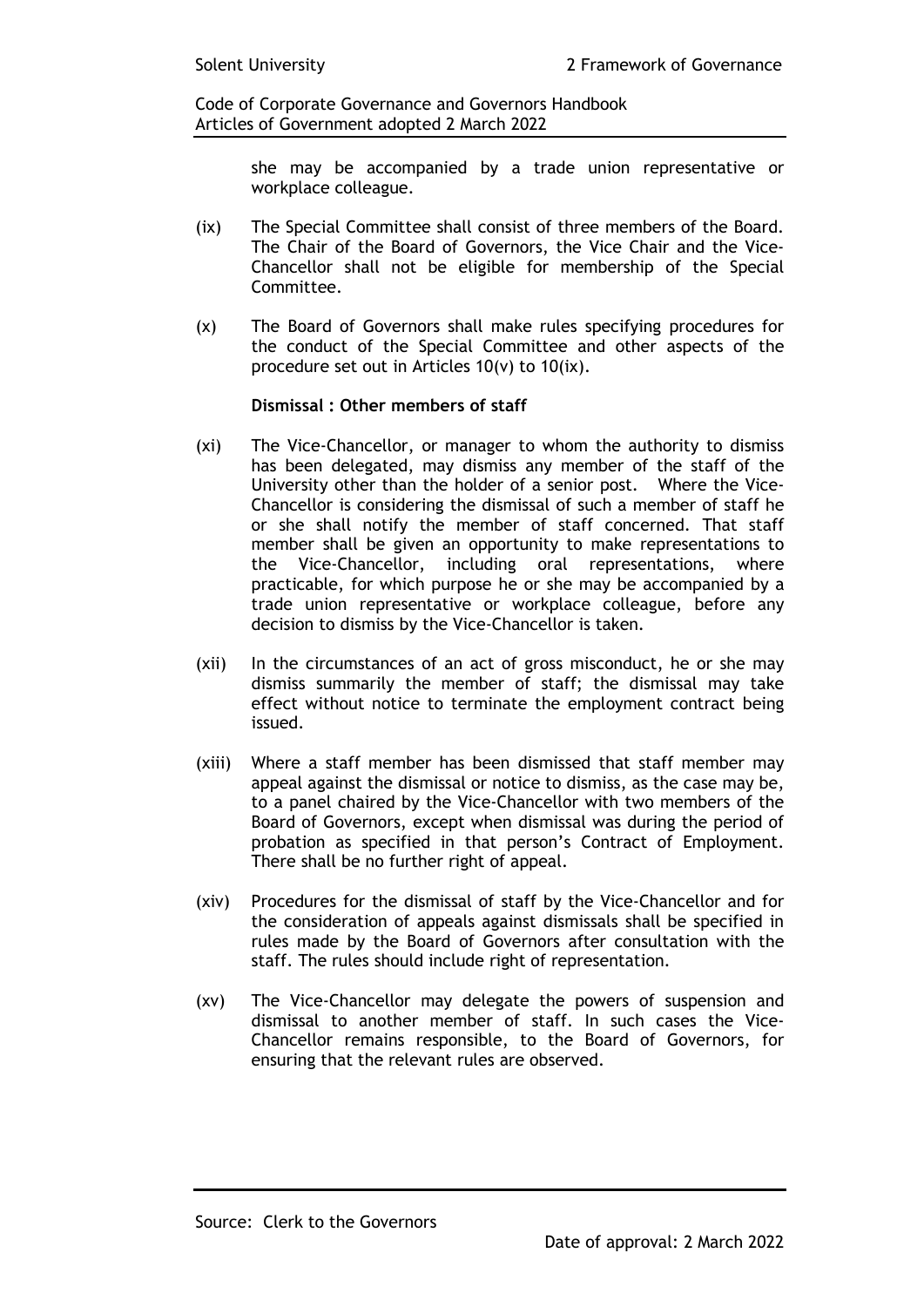- 11 **GRIEVANCE PROCEDURES**
- (i) After consultation with the staff the Board of Governors shall make rules specifying procedures according to which staff may seek redress of any grievances relating to their employment.
- 12. STUDENTS
- (i) The Students' Union shall conduct and manage its own affairs and funds in accordance with the Constitution approved by the Board of Governors and shall present audited accounts annually to the Board of Governors. No amendment to or rescission of that Constitution, in part or in whole, shall be valid unless and until approved by the Board of Governors.
- (ii) The Board of Governors shall review at intervals of not less than five years the Constitution of the Students' Union and may make, either following such a review or on a proposal from the Students' Union, regulations prescribing the provisions of the Constitution.
- (iii) The Board of Governors shall also make arrangements whereby representations on matters of proper concern to the students of the University may be made by their representatives to the Board of Governors, the Academic Board or the Vice-Chancellor as may be appropriate.
- (iv) The Board of Governors, after consultation with the Academic Board and representatives of the students, shall make rules with respect to the conduct of students, including procedures for suspension and expulsion.
- $(v)$  In exercise of their responsibilities under Article 3(iii)(a), the Academic Board, after consultation with the Board of Governors and representatives of the students, shall determine procedures for the expulsion of a student for an unsatisfactory standard of work or other academic reason.
- 13. FINANCIAL MATTERS

#### **Accounts and Estimates**

#### **Fees**

- (i) The Board of Governors shall determine the tuition and other fees payable to the Corporation (subject to any terms and conditions attaching to the grants, loans or other payments paid or made by the appropriate Higher Education Funding Council).
- (ii) The Board of Governors shall keep accounts and records, and appoint auditors in accordance with the provisions of the Act.